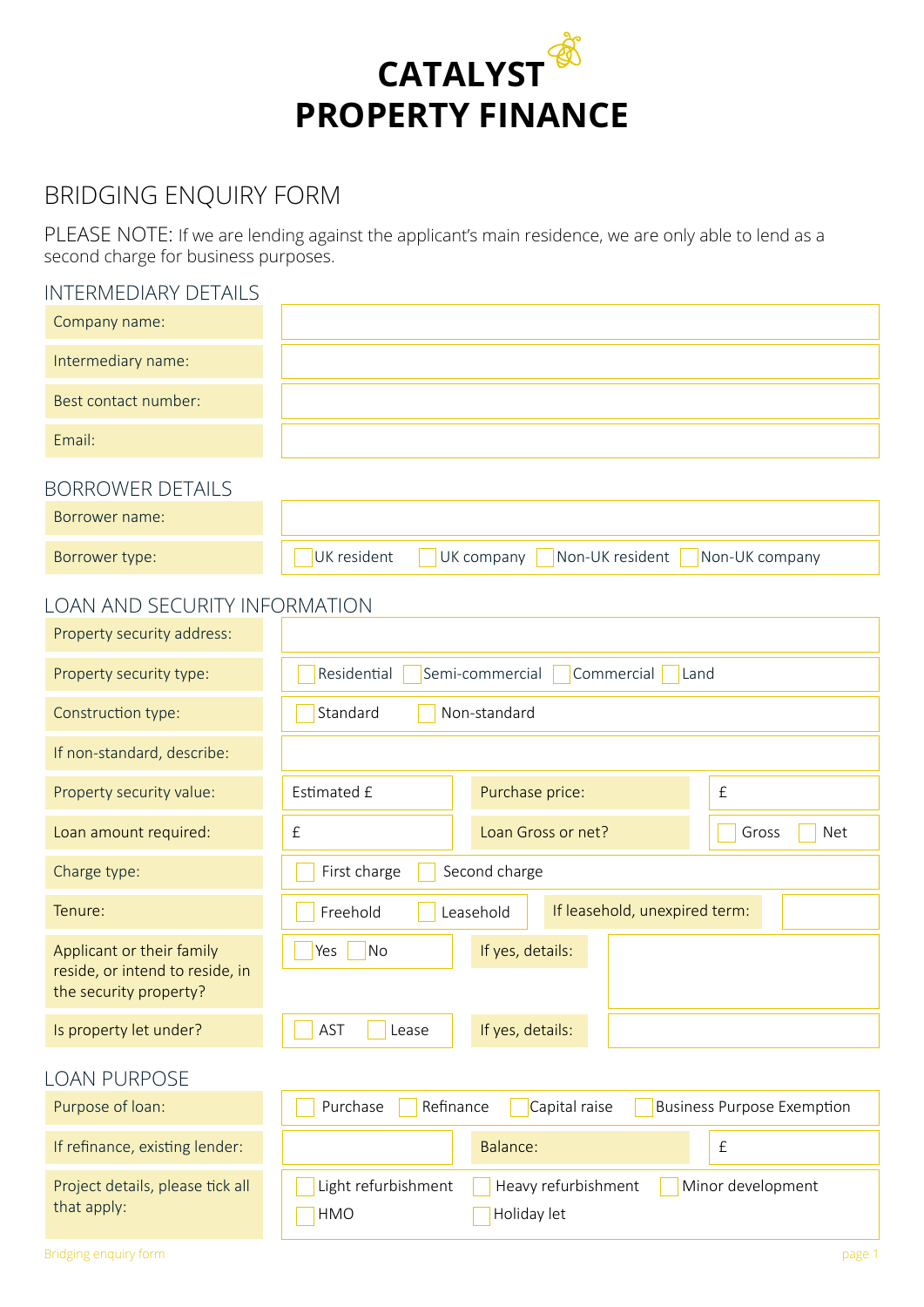

# BRIDGING ENQUIRY FORM

| <b>EXIT</b><br>Please enter the summary<br>details here of how you plan<br>to repay the loan:                                                                                                   |                                                                                                                                                                                                                                                                           |
|-------------------------------------------------------------------------------------------------------------------------------------------------------------------------------------------------|---------------------------------------------------------------------------------------------------------------------------------------------------------------------------------------------------------------------------------------------------------------------------|
| <b>ADDITIONAL INFO</b><br>Please enter any summary<br>details to help us understand<br>the project:                                                                                             |                                                                                                                                                                                                                                                                           |
| <b>EXPERIENCE</b><br>Please enter summary details<br>of the borrower's property<br>investment experience,<br>previous projects, current<br>portfolio, any professional<br>qualifications, etc.: |                                                                                                                                                                                                                                                                           |
| <b>ADDITIONAL SECURITY</b><br>Please provide details of any<br>other security available:                                                                                                        |                                                                                                                                                                                                                                                                           |
| <b>ADVERSE CREDIT</b><br>Please provide details of any<br>adverse credit within the last<br>3 years:                                                                                            |                                                                                                                                                                                                                                                                           |
|                                                                                                                                                                                                 | LOANS SUBJECT TO STATUS, UNDERWRITING AND VALUATION<br>0333 1212 330   enquiry@catalystpf.co.uk   www.catalystpf.co.uk<br>Catalyst Property Finance, Positive House, GP Centre, Yeoman Road, Ringwood, Hampshire BH24 3FF<br>Registered in England and Wales No. 10910882 |

Registered office address: Positive House, GP Centre, Yeoman Road, Ringwood, Hampshire BH24 3FF Data Protection Registration Number ZA274248